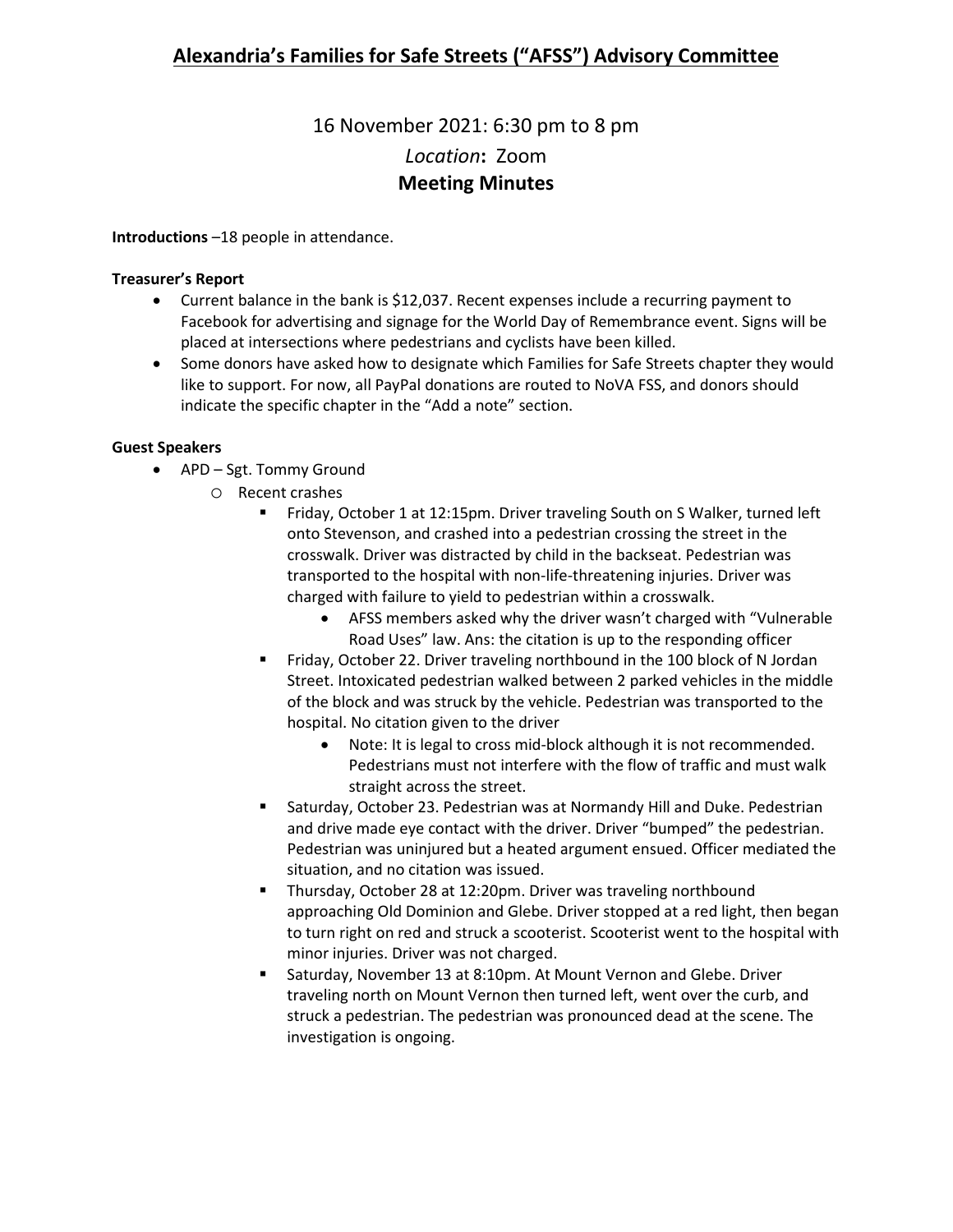#### **Old Business**

• Latest Near Miss Survey Results



- o Crowd-sourced data, survey launched in June 2021.
- o Since AFSS' last meeting on 10/18, Alexandria has had 18 new entries.
- o Most people who report incidents were walking reporting the behavior of a driver.
- o The three most significant ways respondents have heard of the near-miss survey are: Local media (35%), Outreach from AFSS (33%), and the Nextdoor app (31%).
- o For Alexandria respondents, NM incidents occur mostly during afternoon rush hour. By day of the week, Wednesday is by far the worst day.



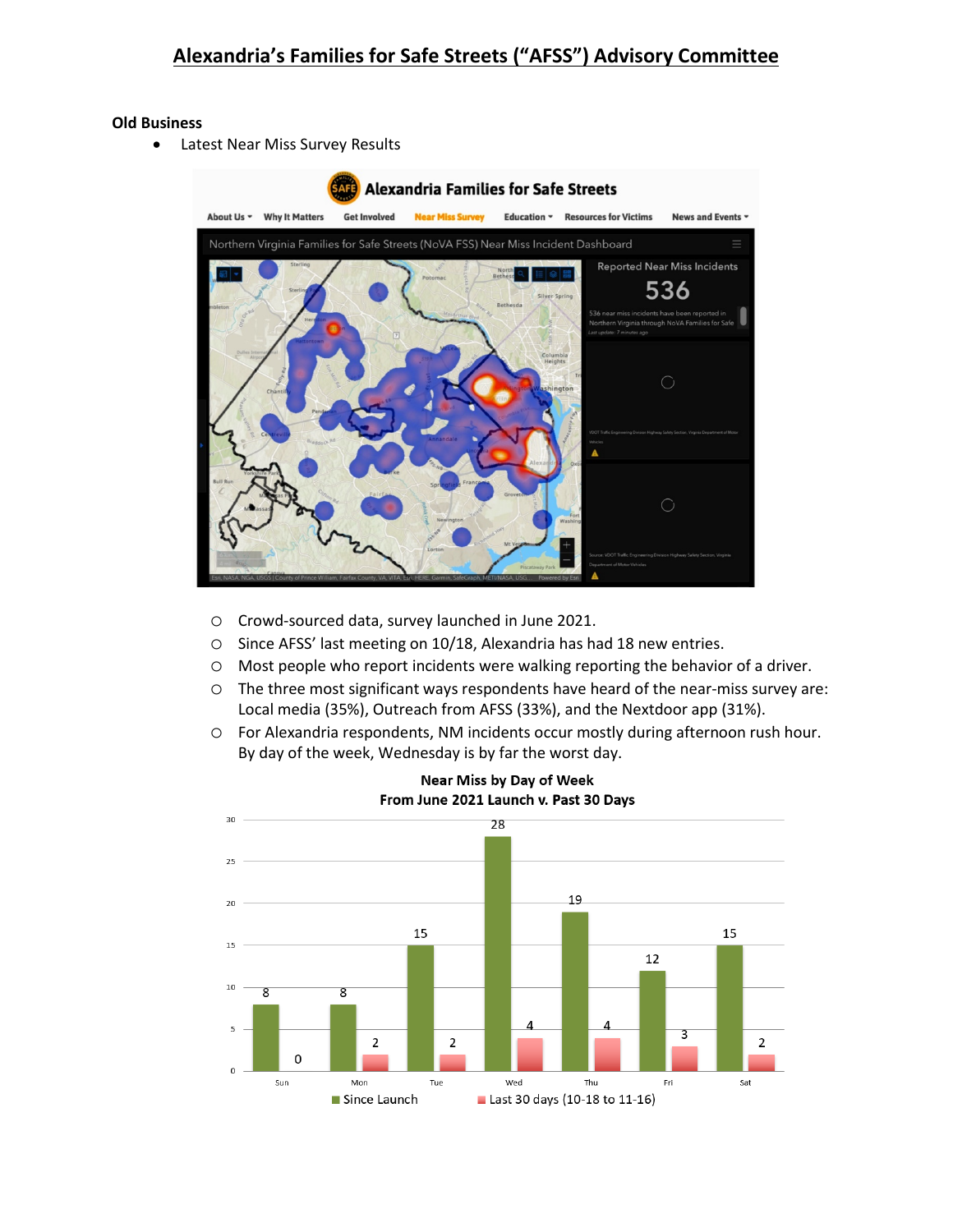# **Alexandria's Families for Safe Streets ("AFSS") Advisory Committee**



**Near Miss by Time of Day** From June 2021 v. Past 30 Days

- o Circumstances of the NM incidents in Alexandria, crosswalks (73%), traffic lights (47%), right turns (30%), and stop signs (27%) were the top locations.
	- Right turn (30%) reported more than Left turn (21%) were cited in Near Miss reports.
- o Two-thirds of NM reports indicated a failure to yield to pedestrians (70 of 105).
	- The next highest was speeding (21%) followed by running a stop sign (16%).



- Safe Routes to School Jane Davis
	- o Since last month's meeting, Jane has been working to support and promote the Near Miss app to families.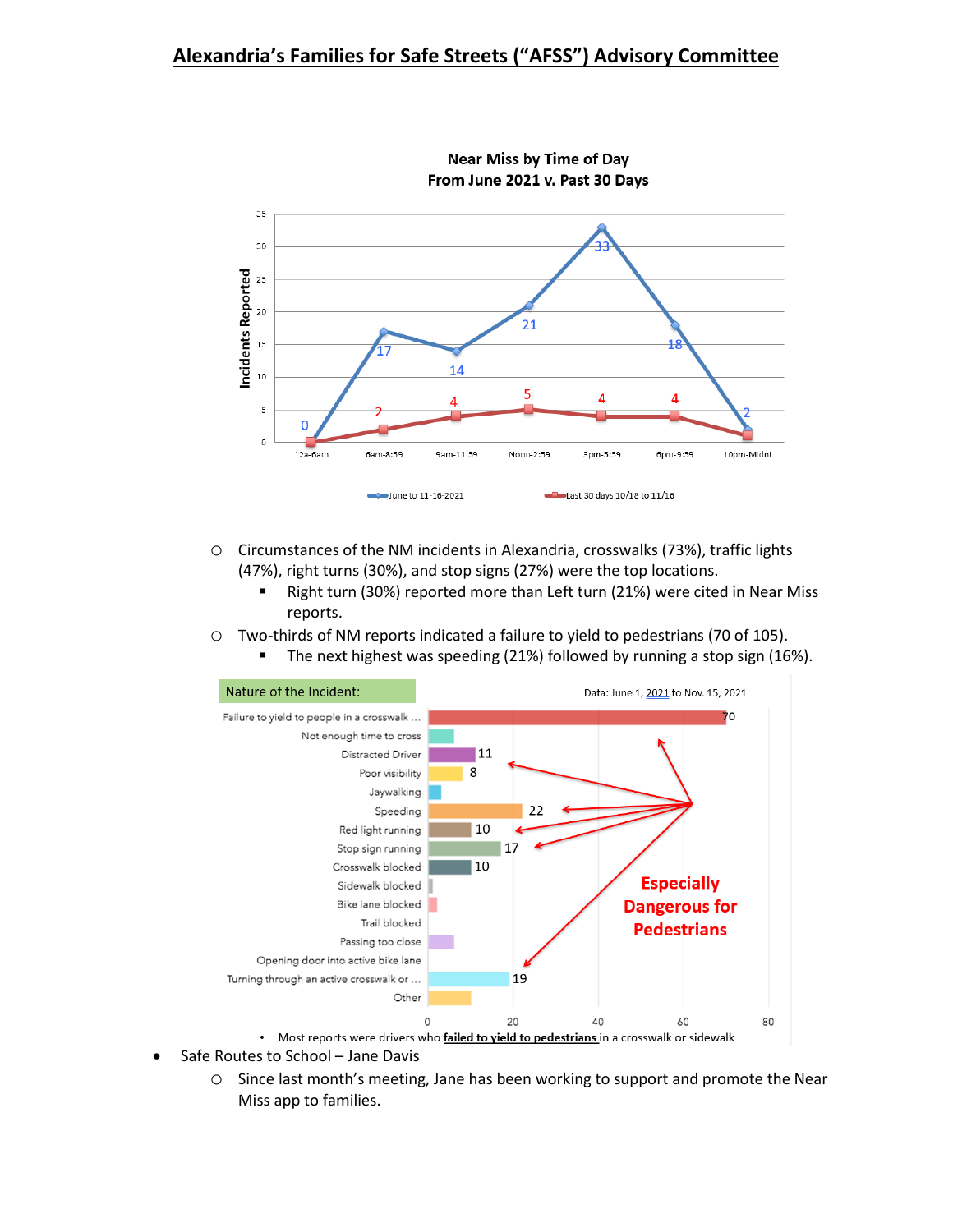# **Alexandria's Families for Safe Streets ("AFSS") Advisory Committee**

- Circulated the Near Miss app with all PTAs in conjunction with communications about Halloween and Daylight Savings. The high school principal sent an email to all parents with the Near Miss survey.
- **Jane has received lots of emails about concerns about problem intersections** near schools.
	- George Washington Middle School was reported as a concern by many people.
	- Alexandria does not have enough crossing guards. This is a problem state-wide as well.
	- Middle and high schools were not included in the walk audits from a couple of years ago and no improvements have been made to pedestrian infrastructure at these schools.
	- Middle and high school students are unlikely to report incidents. Elementary school students' parents are more likely to report incidents. Additional outreach is needed for middle and high school students.
	- If you would like to be a crossing guard, contact Lt. Mike May at APD
- November 17 is Ruby Bridges Walk to School Day. In the future SRTS can partner with AFSS for this event and similar events with giveaways (i.e. blinkers).
- In the Spring, schools will observe Barbara Rose Johns day and likely tie it to a walk to school day event.
- **Kristin Donley has been working on the curriculum and schedule for pedestrian** education at ACPS. Would be good for AFSS to review the pedestrian education curriculum. Potential opportunities for guest speakers (i.e. crash survivors) to visit schools.
- World Day of Remembrance has been circulated with students' families.
- Update on GA 2022 Traffic Reg Advocacy.
	- o Priorities for advocacy:
		- **•** Contributory negligence
		- Expansion of automated speed enforcement (ASE)
		- **Statewide vision zero plan**
	- $\circ$  There may be support for the statewide vision zero plan but changes to contributory negligence and ASE will be more difficult with new political mix in legislature.

## **New Business:**

- AFSS street safety fall outreach campaign
	- o Thanks to the following AFSS volunteers to help staff AFSS's table at:
		- West End Farmers Market: Aaron Zajdel and Joe Witkowski
		- Old Town Farmers Market: Dane Lauitzen (2x), Rebecca Young-Marquardt (2x), Joe Witkowski, Emily Mitzner
		- Del Ray Farmers Market: Brian Shankman, Kathy Cantwell & Aaron Zajdel
		- Daylight Savings Time Change 3-way blinker promotion
			- Distributed ~ 1,000 blinkers at ACPS plus public outreach at Farmers Markets, etc.
			- Plans to distribute another 500 blinkers to ALIVE, Carpenter Shelter, Casa Chirilagua and additional public outreach channels.